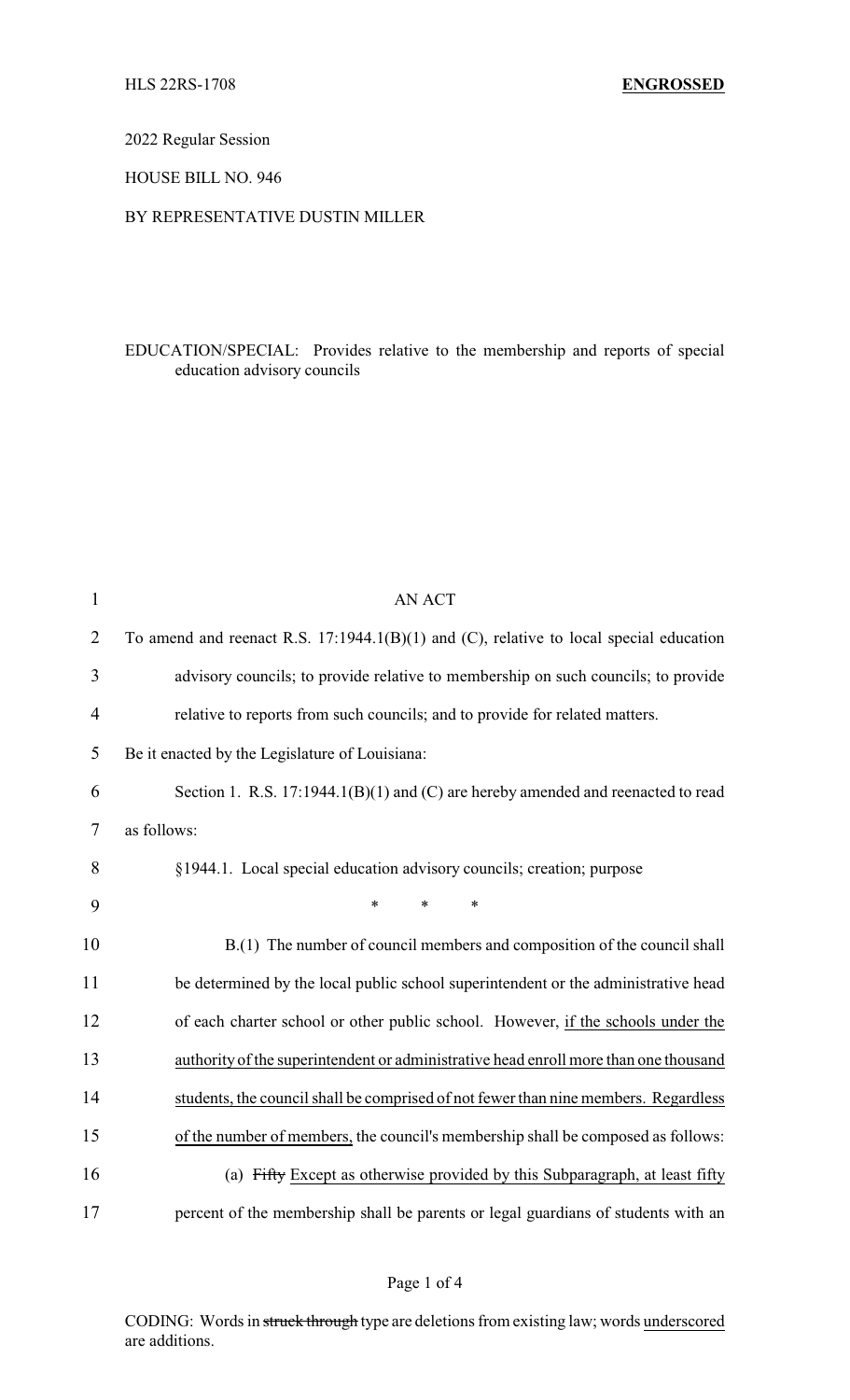| $\mathbf{1}$   | exceptionality, other than gifted and talented, who are enrolled in a school under the  |
|----------------|-----------------------------------------------------------------------------------------|
| $\overline{2}$ | jurisdiction of the public school governing authority, none of whom shall be            |
| 3              | employees of the public school governing authority. One high school student with        |
| 4              | an exceptionality, other than gifted and talented, and one person who represents an     |
| 5              | entity that serves students with disabilities or families of students with disabilities |
| 6              | and who is not an employee of the school governing authority may be counted to          |
| 7              | meet the requirement of this Subparagraph.                                              |
| 8              | (b) Twenty-five percent of the membership shall be teachers, principals, or             |
| 9              | paraprofessionals.                                                                      |
| 10             | (c) Twenty-five At least ten percent of the membership shall be other special           |
| 11             | education stakeholders other than those provided for by Subparagraphs (a) and (c)       |
| 12             | of this Paragraph.                                                                      |
| 13             | A teacher, principal, or paraprofessional shall be appointed to any<br>(c)              |
| 14             | position on a council that is not filled by a person specified in Subparagraph (a) or   |
| 15             | (b) of this Paragraph.                                                                  |
| 16             | ∗<br>$\ast$<br>*                                                                        |
| 17             | C. Each special education advisory council shall meet at least three times a            |
| 18             | year and shall submit a written report to the local public school superintendent or the |
| 19             | administrative head of the charter school or other public school and the Louisiana      |
| 20             | Special Education Advisory Panel in May of each year regarding its activities. The      |
| 21             | local public school superintendent or the administrative head of the charter school     |
| 22             | or other public school shall ensure that the report is posted on the district's or the  |
| 23             | school's website, and all such reports shall be submitted to the state Department of    |
| 24             | Education and published on its website.                                                 |
| 25             | ∗<br>∗<br>∗                                                                             |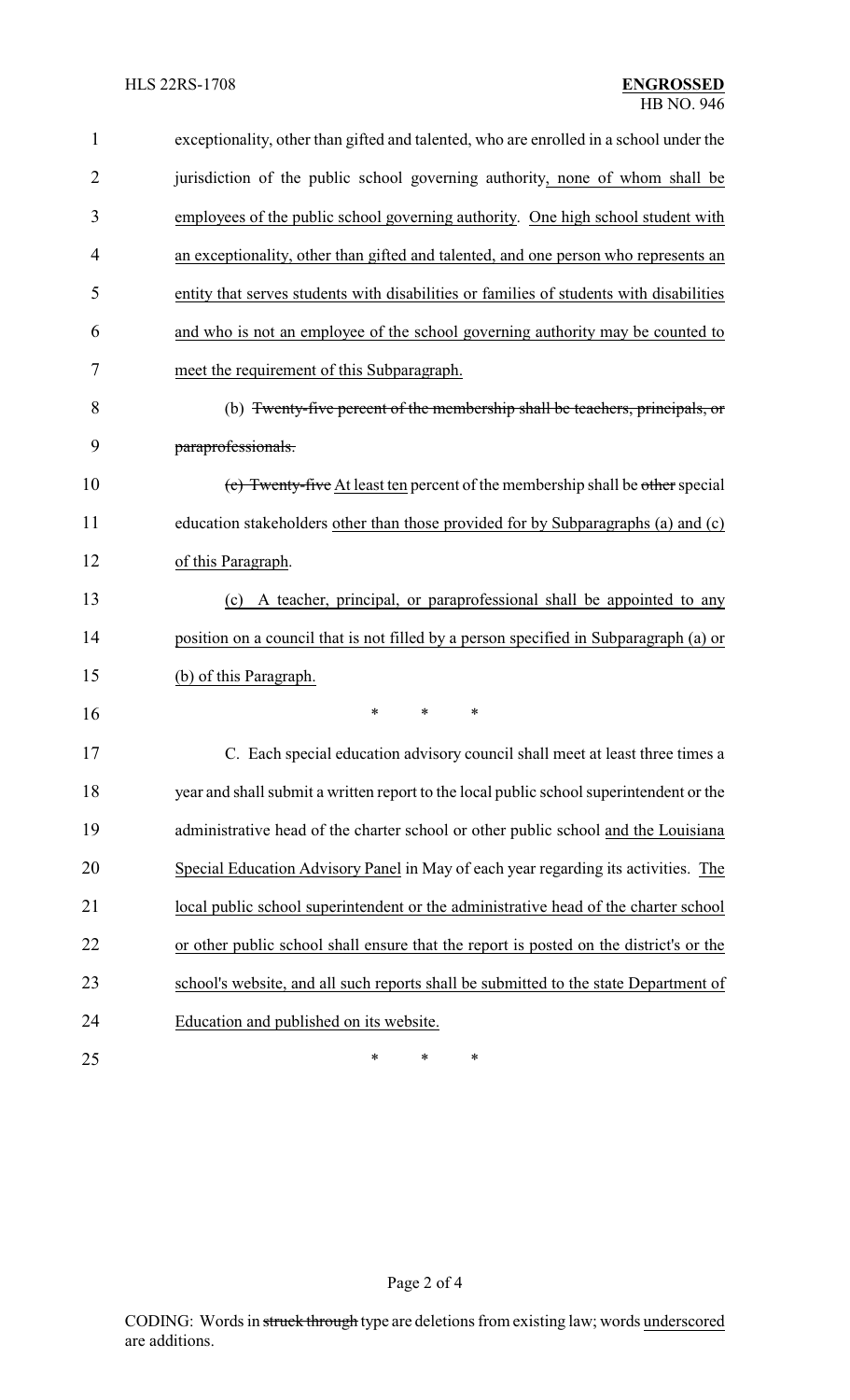### DIGEST

The digest printed below was prepared by House Legislative Services. It constitutes no part of the legislative instrument. The keyword, one-liner, abstract, and digest do not constitute part of the law or proof or indicia of legislative intent. [R.S. 1:13(B) and 24:177(E)]

| HB 946 Engrossed | 2022 Regular Session | Dustin Miller |
|------------------|----------------------|---------------|
|------------------|----------------------|---------------|

**Abstract:** Provides relative to membership on and reports produced by local special education advisory councils, which advise public schools regarding special education.

Present law requires each local public school superintendent and the administrative head of each charter school or other public school to create a special education advisory council to provide advice and feedback regarding special education policies, procedures, and resources. Provides that such a council shall also engage in outreach activities to increase the level of knowledge, support, and collaboration with respect to special education.

Present law provides that the number of council members is determined by the authority creating the council. Proposed law retains present law except to provide that if the schools under the authority of the superintendent of administrative head have an enrollment of more than 1,000 students, the minimum number of council members is nine.

Proposed law modifies requirements regarding groups represented on the council as follows:

(1) Parents or legal guardians of current students with an exceptionality, other than gifted and talented:

Present law requires that 50% of council membership be members of this group. Proposed law requires that *at least* 50% of council membership be members of this group, except that this group may include one high school student with an exceptionality, other than gifted and talented, and one person who represents an entity that serves students with disabilities or their families. Also prohibits inclusion of school employees in this membership group.

(2) Special education stakeholders other than parents and teachers, principals, or paraprofessionals:

Present law requires that 25% of council membership be members of this group. Proposed law requires that *at least 10%* of council membership be members of this group.

(3) Teachers, principals, or paraprofessionals:

Present law requires that 25% of council membership be members of this group. Proposed law requires the balance of the council membership be appointed from this group.

Present law requires that each local special education advisory council report annually to the superintendent or administrative head.

Proposed law requires each council to also report to the La. Special Education Advisory Panel. Requires that the superintendent or administrative head ensure that the report is posted on the district's or the school's website. Further requires publication of all such reports on the state Dept. of Education's website.

(Amends R.S. 17:1944.1(B)(1) and (C))

#### Page 3 of 4

CODING: Words in struck through type are deletions from existing law; words underscored are additions.